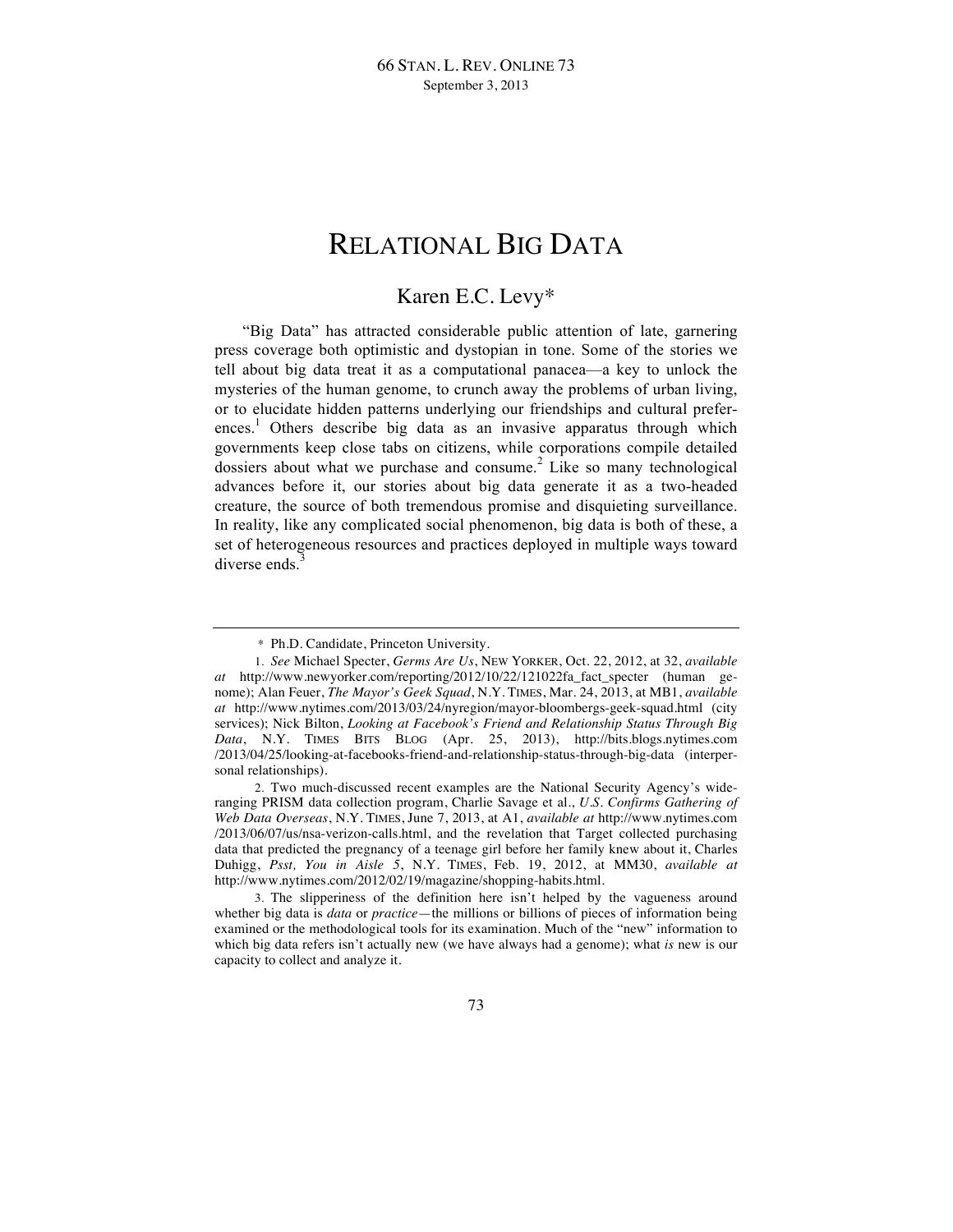I want to complicate matters further by suggesting another way in which data has become big: data now *mediate our day-to-day social relationships* to an unprecedented degree. This other big data revolution relies on the proliferation of new data collection and analysis tools that allow individuals to track easily, quantify, and communicate information about our own behaviors and those of others. This type of big data arguably touches more of us more directly than the big data practices more commonly discussed, as it comes to reshape our relationships across multiple domains of daily life.

In this sense, data is big not because of the number of points that comprise a particular dataset, nor the statistical methods used to analyze them, nor the computational power on which such analysis relies. Instead, data is big because of the depth to which it has come to pervade our personal connections to one another. A key characteristic of this flavor of big data, which I term "relational<sup>-4</sup> (more on this in a moment) is *who* is doing the collection and analysis. In most big data stories, both dreamy and dystopian, collection and analysis are *top-down*, driven by corporations, governments, or academic institutions. In contrast, relational big data is collected and analyzed by *individuals*, inhabiting social roles (as parents, friends, etc.) *as a means for negotiating social life*. In other words, we can understand big data not simply as a methodological watershed, but as a fundamental social shift in how people manage relationships and make choices, with complex implications for privacy, trust, and dynamics of interpersonal control.

Another notable distinction is the multiplicity of sources of relational big data. While most analyses of social big data focus on a few behemoth forums for online information-seeking and interaction, what Zeynep Tufekci describes as "large-scale aggregate databases of imprints of online and social media activity"<sup>5</sup>—Google, Facebook, Twitter, and the like—I suggest that "datafication" extends well beyond these digital presences, extending into diverse domains and relying on multiple dispersed tools, some of which are household names and some of which never will be.

In the rest of this Essay, I flesh out the idea of relational big data by describing its conceptual predecessor in economic sociology. I suggest a few domains in which data mediate social relationships and how interactions might

<sup>4.</sup> My use of the term "relational" here is distinct from the computational meaning of the word (i.e., relating to the structure of a database). I also do not mean "relational" in the sense of merely having to do with social networks and communications, though other big data analysis is based on such associations. *See, e.g.*, Katherine J. Strandburg, *Freedom of Association in a Networked World: First Amendment Regulation of Relational Surveillance*, 49 B.C. L. REV. 741 (2008).

<sup>5.</sup> Zeynep Tufekci, *Big Data: Pitfalls, Methods, and Concepts for an Emergent Field*, *available at* http://papers.ssrn.com/sol3/papers.cfm?abstract\_id=2229952 (Mar. 7, 2013). A great deal of scholarly work has investigated how digital communication forums like Facebook and Twitter mediate interactions both on- and off-line. *See, e.g.*, Alice Marwick & danah boyd, *I Tweet Honestly, I Tweet Passionately: Twitter Users, Context Collapse, and the Imagined Audience*, 13 NEW MEDIA AND SOC'Y 114 (2010).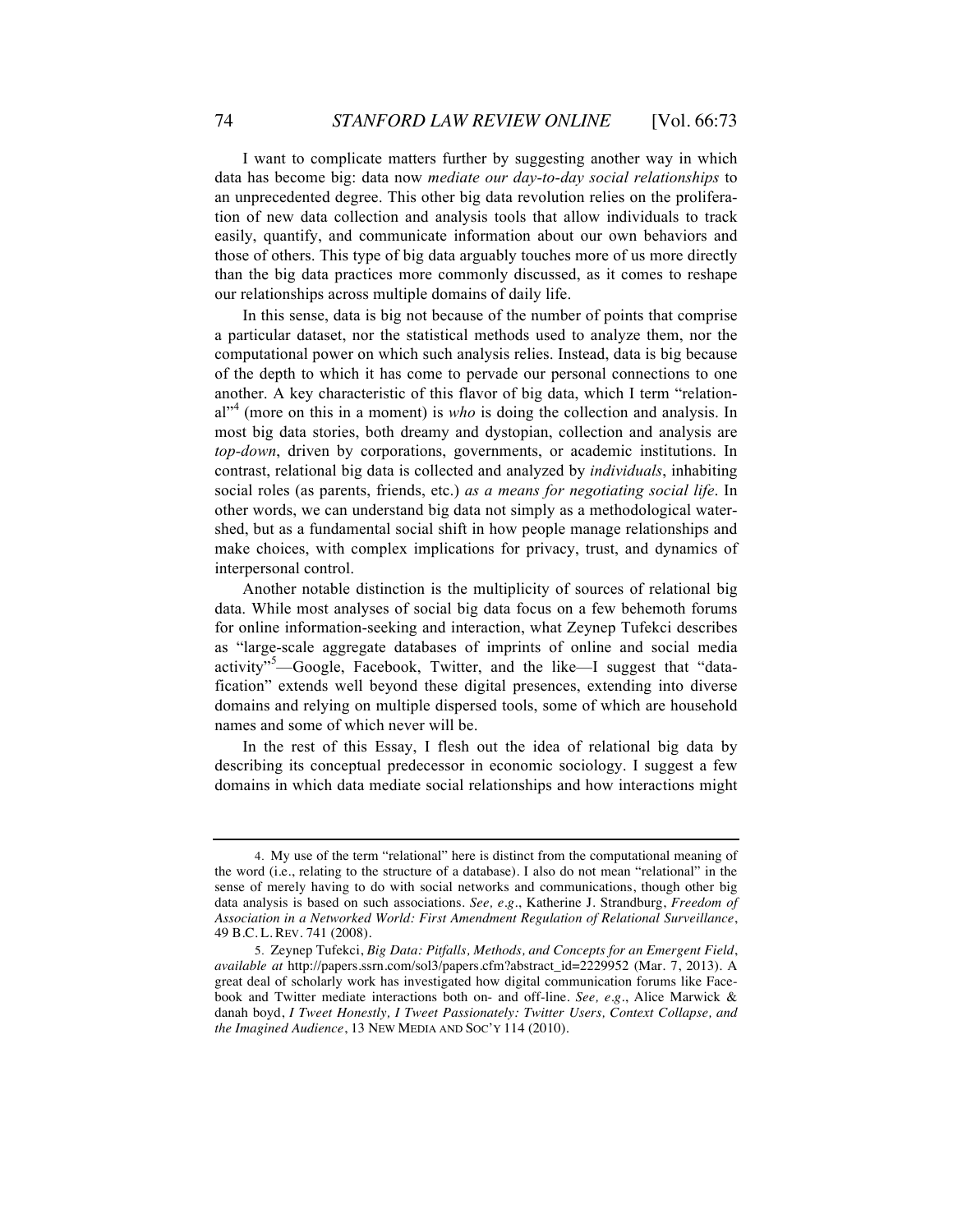change around it. I then consider what analytical purchase this flavor of big data gets us regarding questions of policy in the age of ubiquitous computing.

#### I. WHAT'S RELATIONAL ABOUT DATA?

To say that big data is *relational* borrows a page from economic sociology, particularly from the work of Viviana Zelizer. $6$  As its name implies, economic sociology broadly examines the social aspects of economic life, from how markets are structured to the development of money. One of Zelizer's seminal contributions to the field is the idea that economic exchanges do "relational work" for people: through transactions, people create and manage their interpersonal ties. For example, individuals vary the features of transactions (in search of what Zelizer calls "viable matches" among interpersonal ties, transactions, and media) in order to differentiate social relationships and create boundaries that establish what a relationship *is* and *is not*. (Consider, for instance, why you might feel more comfortable giving a coworker a gift certificate as a birthday present rather than cash.) Thus, to construe transactions merely as trades of fungible goods and services misses a good part of what's interesting and important about them.

I suggest that we should do for data practices what Zelizer does for economic practices: we should consider that people use data to create and define relationships with one another. Saying that data practices are relational does more than simply observe that they occur against a background of social networks; rather, people *constitute and enact* their relations with one another *through* the use and exchange of data.<sup>7</sup> Consider, for example, a person who monitors the real-time location of her friends via a smartphone app designed for this purpose. By monitoring some friends but not others, she differentiates among her relationships, defining some as closer. By agreeing to share their locations, her friends communicate that they have no expectation of privacy (to her) as to where they are, perhaps suggesting that they trust her. The acts of sharing and monitoring say a lot about the nature of the relationship; focusing only on the locational data itself, as much big data analysis does, ignores the social negotiations taking place via data practices.

Big data is, at heart, a social phenomenon—but many of the stories we tell about it reduce people to mere data points to be acted upon. A relational framework is appealing because it puts people, their behaviors, and their relationships at the center of the analysis as active agents. Big data and its attendant

<sup>6.</sup> Viviana Zelizer, *How I Became a Relational Economic Sociologist and What Does That Mean?*, 40 POL. & SOC'Y 145 (2012) [hereinafter Zelizer, *Relational Economic Sociologist*]; Viviana Zelizer, *Pasts and Futures of Economic Sociology*, 50 AM. BEHAV. SCIENTIST 1056 (2007).

<sup>7.</sup> Zelizer similarly contrasts her relational perspective with the previous "embeddedness" approach in economic sociology. Zelizer, *Relational Economic Sociologist*, *supra* note 6, at 162.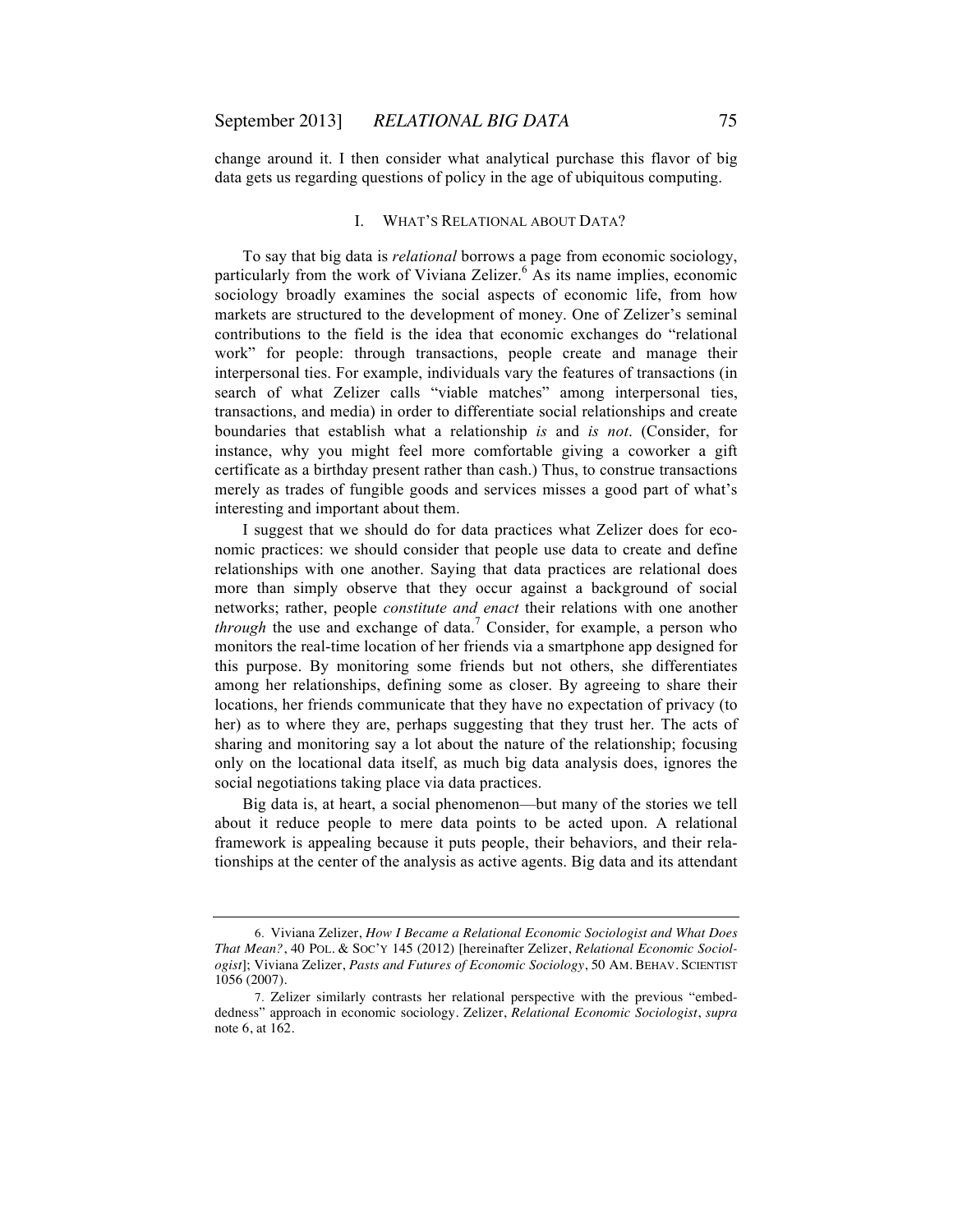practices aren't monoliths; they are diverse and socially contingent, a fact which any policy analysis of big data phenomena must consider.

#### II. BIG DATA DOMAINS

Data pervade all kinds of social contexts, and the tools available to gather and use data vary tremendously across them. In what types of relationships do data circulate? I touch on a few here.

*Children and families.* Technologies for data gathering and surveillance within families are proliferating rapidly. A number of these involve monitoring the whereabouts of family members (often, though not always, children). One such product, LockDown GPS, transmits data about a vehicle's speed and location so parents can easily monitor a teen's driving habits. The system can prevent a car from being restarted after it's been shut off, and parents are immediately notified of rule violations by e-mail. The system purports to "[put] the parent in the driver's seat 24 hours a day, from anywhere in the world."

A number of other products and apps (like FlexiSpy, Mamabear, My Mobile Watchdog, and others) allow individuals to monitor data like the calls a family member receives, the content of texts and photos, real-time location, Facebook activity, and the like, with or without the monitored party being aware of it. And not all intra-family monitoring is child-directed: a number of products market themselves as tools for tracking down untrustworthy spouses. while others detect such behaviors as whether an elder parent has taken his or her medicine.<sup>10</sup>

*Communities and friendships.* Jeffrey Lane's ethnographic account of three years spent living with Harlem youth describes how they manage diverse relationships with friends, rivals, and authority figures using social media.<sup>11</sup> An abundance of other tools enable us to relate to our communities through data by, for instance, finding friends in physical space (Find My Friends), selecting local businesses to patronize (Yelp), or "checking in" to physical locations (Foursquare).

*The workplace.* The use of productivity metrics to manage employees is far from new, but the proliferation of tools for doing so introduces data into new

<sup>8.</sup> *Family Protection,* LOCKDOWN SYSTEM, INC., http://www.lockdownsystems.com /basic-page/family-protection (last visited Aug. 29, 2013).

<sup>9.</sup> *See, e.g.*, Sophie Curtis, *'Boyfriend Tracker' App Banished from Google Play*, TELEGRAPH (Aug. 22, 2013), http://www.telegraph.co.uk/technology/news/10259516 /Boyfriend-Tracker-app-banished-from-Google-Play.html.

<sup>10.</sup> *See, e.g.*, *How the Philips Medication Dispensing Service Works*, PHILIPS, http://www.managemypills.com/content/How\_PMD\_Works (last visited Aug. 29, 2013).

<sup>11.</sup> Jeffrey Lane, Presentation on Code-Switching on the Digital Street at the American Sociological Association Annual Meeting (August 12, 2013); *see also* danah boyd & Alice Marwick, Social Steganography: Privacy in Networked Publics (May 9, 2011) (unpublished manuscript), *available at* http://www.danah.org/papers/2011/Steganography-ICAVersion.pdf.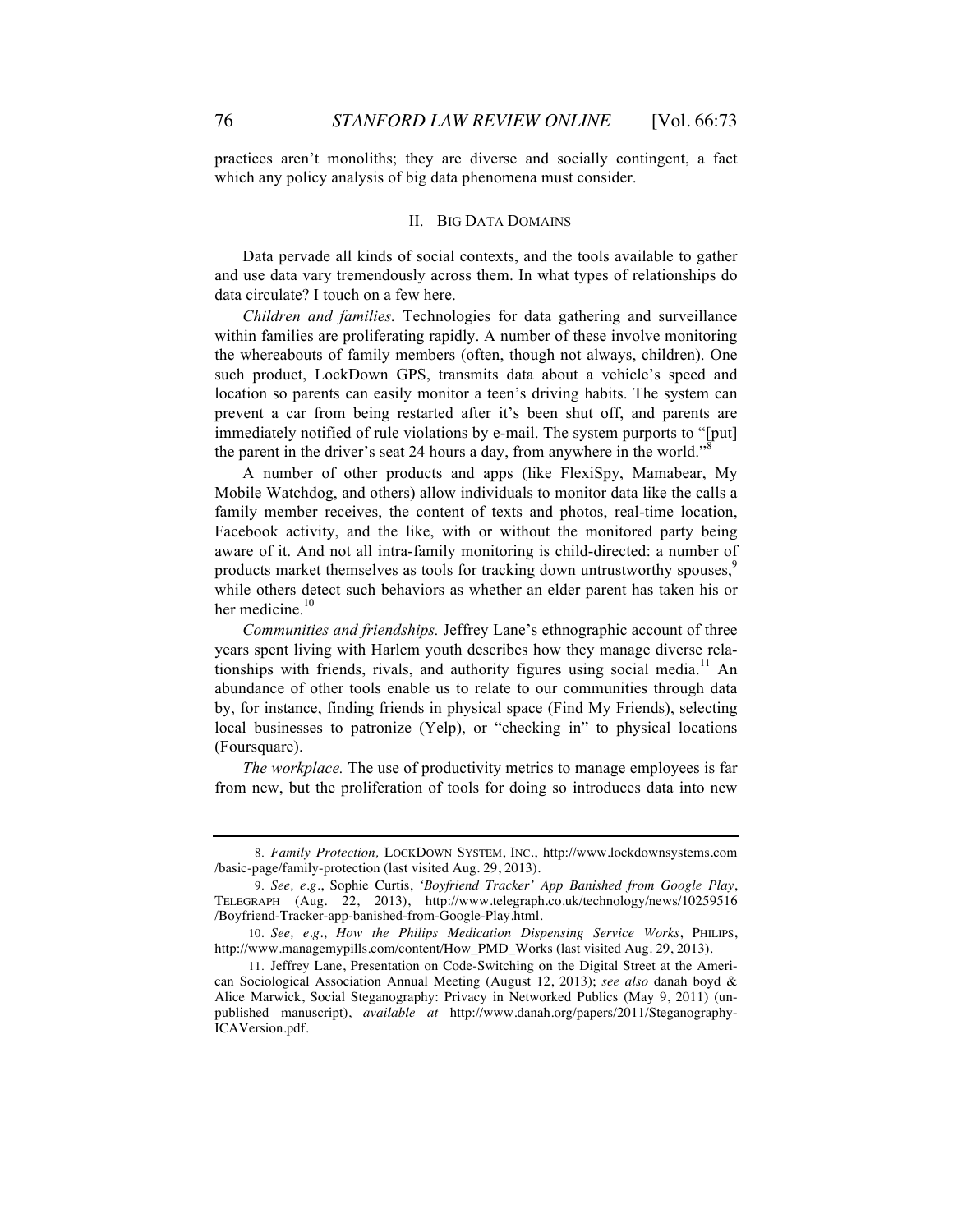kinds of employment relationships. Parents can monitor a caretaker's behavior via nanny cam. Fast-growing workplace wellness monitoring programs frequently use health indicators and behavioral data (derived, for instance, from a digital pedometer) to let employers and insurers keep tabs on the health of their workforce.<sup>12</sup> Highly mobile employees like truck drivers, who traditionally are accorded a good deal of occupational autonomy, are increasingly monitored via fleet management and dispatch systems that transmit data about their driving habits, fuel usage, and location to a central hub in real time practices that have engendered deep concerns about driver privacy and harassment. $^{13}$ 

*Self-monitoring.* Finally, individuals increasingly use electronic data gathering systems to control their *own* behavior. The Quantified Self "movement" is the most acute example of this—Quantified Selfers monitor their own biophysical, behavioral, and environmental markers in efforts to measure progress toward health and other goals.<sup>14</sup> Even among those who would not identify with such a movement, a number of self-tracking systems have recently emerged on the consumer electronics market (for example, the FitBit and Nike FuelBand), while popular services like 23AndMe, Mint, and Daytum facilitate tracking of genetic information, personal finance, and myriad other types of data. Even when monitoring is self-directed, however, these data can impact interpersonal relationships (for example, by facilitating comparison and competition within one's personal networks).<sup>15</sup>

In many areas of life, then, individuals use data gathering and analysis tools to manage their relationships with one another in a variety of ways, only a few of which I mention here. In some cases, data help people to *control* the actions of others by serving as a digital site of accountability for action, poten-

<sup>12.</sup> Workplace health monitoring practices are not without critics; CVS recently faced criticism from privacy advocates for its announcement that workers would be fined \$600 per year if they failed to disclose health metrics to the company's insurer. *See* Christine McConville, *CVS Presses Workers for Medical Information*, BOS. HERALD (Mar. 19, 2013), http://bostonherald.com/business/healthcare/2013/03/cvs\_presses\_workers\_for \_medical\_information.

<sup>13.</sup> For instance, new proposed regulations that would require truckers' work hours to be electronically monitored have been challenged due to the possibility that motor carriers will use the technology to harass drivers. *See Owner-Operators Indep. Drivers Ass'n v. Fed. Motor Carrier Safety Admin.*, 656 F.3d 580 (7th Cir. 2011).

<sup>14.</sup> *See* Gary Wolf, *The Data-Driven Life*, N.Y. TIMES, May 2, 2010, at MM38, *available at* http://www.nytimes.com/2010/05/02/magazine/02self-measurement-t.html. Of course, this phenomenon is not entirely new; self-monitoring has long been an element of many wellness efforts before the digital age (e.g., analog diet and exercise tracking). But, digital tools markedly increase the scale and depth of monitoring programs, as well as facilitating the use of such data for interpersonal competition.

<sup>15.</sup> A recent anecdote in the *New Yorker* describes husband-and-wife FitBit users; the husband checks the wife's activity stats at the end of the day and will suddenly take the dog for a walk, while the wife, knowing what her husband is up to, paces around the house while he's gone to prevent him from "winning." Susan Orlean, *The Walking Alive*, NEW YORKER, May 20, 2013, at 44, 47, *available at* http://www.newyorker.com/reporting/2013/05/20 /130520fa\_fact\_orlean.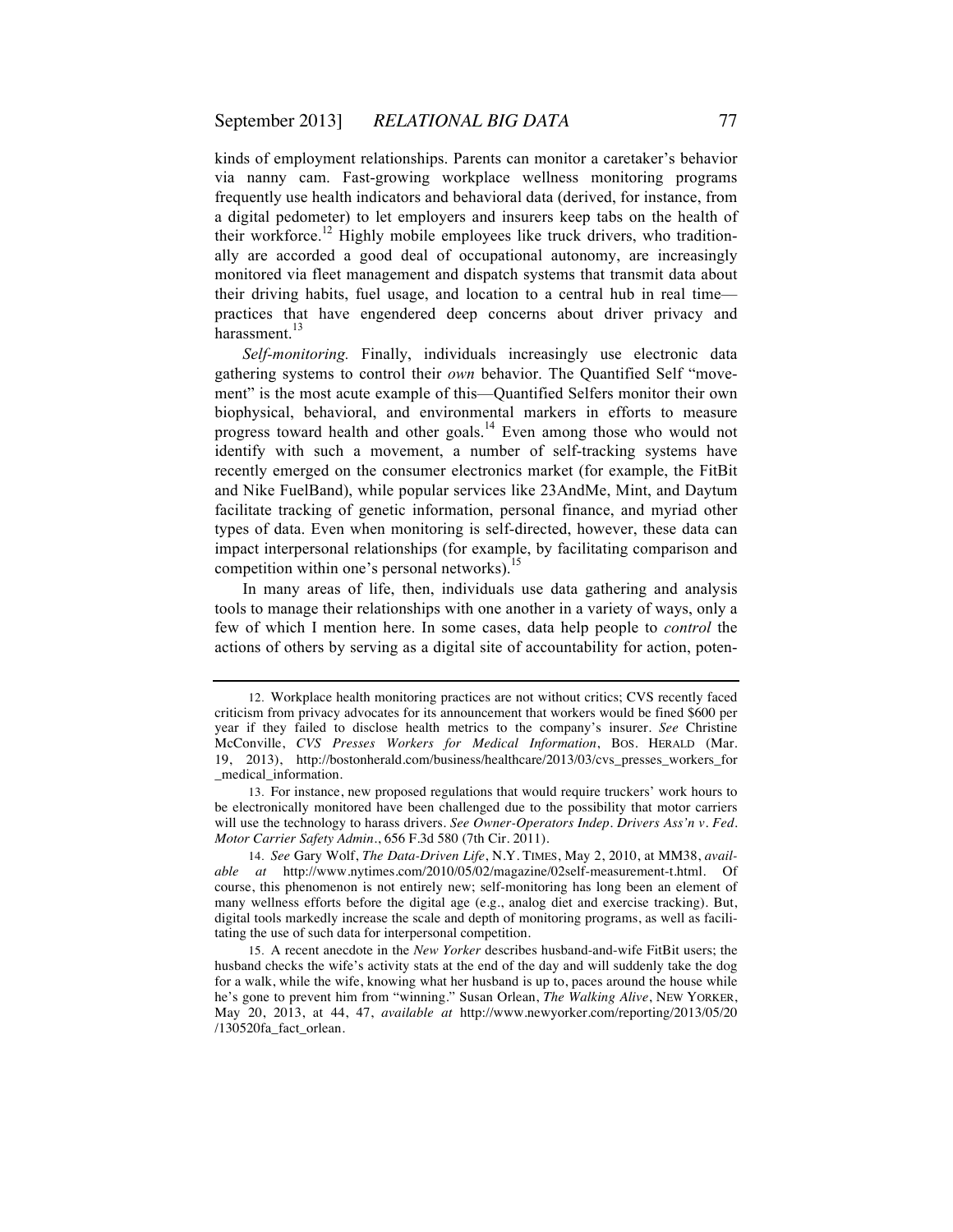tially diminishing the need for social trust (for instance, monitoring a teen's car may effectively undermine the need for parent-child trust by creating a seemingly objective record of compliance or noncompliance with parental rules). In others, technologies facilitate *competition* in relationships: employment metrics are commonly publicized to encourage intra-workforce competition, and many health-centric data services allow and encourage users to compete with peers and strangers. Such competition is not merely an externality of the use of these devices, but a central reason why these techniques can be effective. Third, data practices may help individuals to *distinguish* between relationships and send desired signals to one another (e.g., as suggested earlier, adding certain friends but not others to a find-my-friends service). The meanings and effects of data practices vary considerably within and across life domains.

### III. POLICY, PRIVACY, IMPLICATIONS

Big data poses big problems for privacy,<sup>16</sup> which are only compounded by the relational framework I suggest. Top-down data collection programs create the need for strong civil liberties protections, due process, and assurances of data integrity. But the privacy interests implicated by relational big data are bound up in particular social contexts;<sup>17</sup> no single piece of legislation or court ruling would prove a useful tool to protect them.

Instead, it is likely that some privacy interests implicated by relational big data may figure into existing legal frameworks governing personal relationships (for instance, workplace harassment, or tort claims like invasion of privacy) or in some cases via domain-specific rules, such as laws governing the use of medical or genetic information.<sup>18</sup> Gathered data may also come to legal use as evidence, substantiating an alibi or providing proof of a fact like vehicle speed. But in most cases, interpersonal privacy intrusions facilitated by relational data-gathering tools fall outside the realm of legal redress, precisely because the law is traditionally hesitant to get involved in the minutiae of personal relationships.

Despite the fact that law doesn't provide a clear approach, policymakers and privacy scholars still have much to gain from thinking about relational data practices. The ubiquity of interpersonal data-gathering activities helps us understand people as *both subjects and objects* of big data regimes, not just data points. When people collect and use data to constitute their relationships

<sup>16.</sup> *See* Omer Tene & Jules Polonetsky, *Privacy in the Age of Big Data: A Time for Big Decisions*, 64 STAN. L. REV. ONLINE 63 (2012).

<sup>17.</sup> *See* HELEN NISSENBAUM, PRIVACY IN CONTEXT: TECHNOLOGY, POLICY, AND THE INTEGRITY OF SOCIAL LIFE (2010).

<sup>18.</sup> For instance, laws like Health Insurance Portability and Accountability Act (HIPAA) of 1996, Pub. L. No. 104-91, 110 Stat. 1936, and Genetic Information Nondiscrimination Act (GINA) of 2008, Pub. L. No. 110-233, 122 Stat. 881, protect privacy interests in health-related and genetic information.